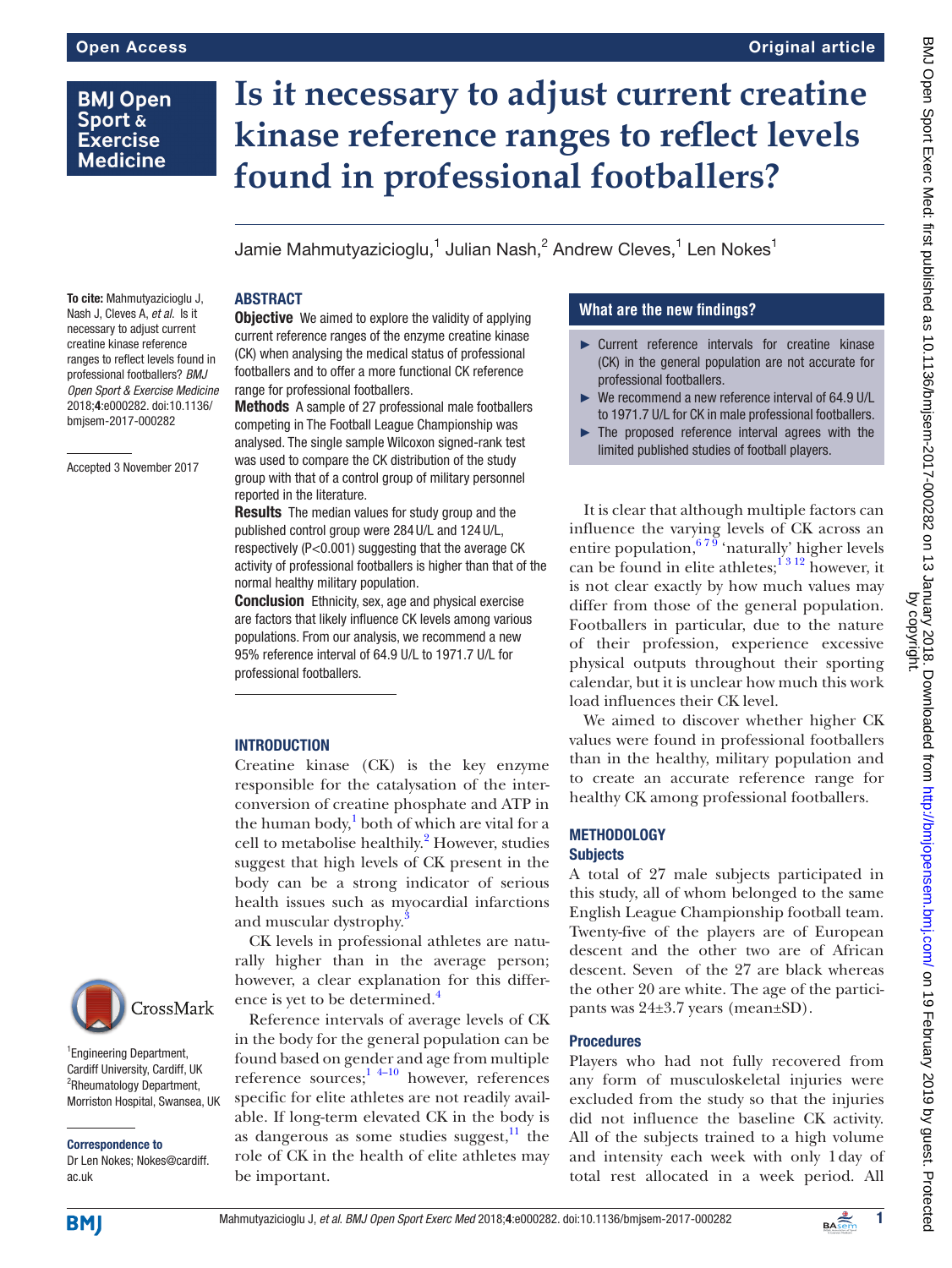

<span id="page-1-0"></span>**Figure 1** Histogram displaying the distribution of CK activity among a sample of 27 male professional footballers. CK, creatine kinase.

CK samples were obtained at the beginning stages of preseason training.

#### Statistical analysis

Data were imported into SPSS.<sup>[1](#page-2-0)</sup> The data obtained by Lev *et al*'s (1999) study observing CK activity in Israeli army personnel was chosen as the control group because the profile of the participants in that study closely match the profile of the footballers', in terms of their gender, age and levels of physical fitness. $5$  The distribution of CK values in the study sample was positively skewed and not normally distributed ([figure](#page-1-0) 1); therefore, a non-parametric test statistic was required.

A 'single sample Wilcoxon signed-rank test' was chosen to test the null hypothesis that the median CK value in this study sample would equal the median value  $(124 U/L)$  reported by Lev *et al.*<sup>[5](#page-3-2)</sup> The level of statistical significance was stated as  $\alpha$ =0.05. Descriptive statistics were calculated including the mean, median, range, 95% CI for the mean and SD. Analyses were conducted using SPSS software. A 95% reference range was derived from the data based on the normal distribution. CK data were log transformed and then checked for normality with the Kolmogorov-Smirnov test.

#### **RESULTS**

One of the subjects was further analysed due to their CK activity being unusually high  $(2067 \text{U/L})$ . This subject is of black ethnicity and was also analysed separately after a series of CK readings were taken over a 5-week period.

#### Group study

Results are shown in [table](#page-1-1) 1 for the study group of 27 male professional footballers.

<span id="page-1-2"></span>

| <b>Table 2</b> Values showing CK activity of the outlier |                         |          |                                |                       |  |  |  |  |  |
|----------------------------------------------------------|-------------------------|----------|--------------------------------|-----------------------|--|--|--|--|--|
| Day                                                      | Days between<br>samples | CK (U/L) | <b>Prior activity</b><br>level | Change in<br>CK (U/L) |  |  |  |  |  |
| 1                                                        | Ü                       | 2067     | Training                       | N/A                   |  |  |  |  |  |
| 4                                                        | 3                       | 5269     | Training                       | $+3202$               |  |  |  |  |  |
| 6                                                        | $\mathcal{P}$           | 3994     | Rest                           | $-1275$               |  |  |  |  |  |
| 13                                                       |                         | 338      | Rest                           | $-3656$               |  |  |  |  |  |
| 35                                                       | 22                      | 2929     | Training                       | $+2591$               |  |  |  |  |  |

Marked in the table is 'training' if the subject took part in a training exercise the previous day or 'rest' if the subject rested, withholding from training. CK, creatine kinase.

#### Hypothesis test

Our observed sample median CK value of 284 U/L was statistically significantly higher than the value reported by Lev *et al* of 124 U/L, P< 0.001[.5](#page-3-2)

#### Reference interval

 The log transformed CK values were acceptably normally distributed (Kolmogorov-Smirnov statistic=0.123, df=27, P=0.200). Based on the normal distribution the 95% reference interval was derived as 64.9 U/L to 1971.7 U/L.

#### Outlier player

 CK values for the player were recorded with his activity level. Literature exists displaying a strong link between intensive exercise and elevated  $CK<sup>12</sup>$ . The results of the outlier are displayed in [table](#page-1-2) 2.

#### **DISCUSSION**

The mean value of CK activity attained from the sample (518.6U/L) was considerably higher than the mean value of the sample reported by Lev *et al*  $(162.9 U/L).$ <sup>[5](#page-3-2)</sup> Our analyses focused on median values because for skewed data, the median better represents the middle of the data than does the mean. From [figure](#page-2-1) 2, the median CK value for professional footballers (284U/L) is far larger than that of the control group  $(124U/L)$   $(P<0.001)$ . This implies that footballers at the start of a season have a higher value of CK activity compared with the healthy military population (P<0.001).

A 2009 study that investigated CK activity among professional male footballers in Brazil showed similar mean values of CK (n=128) (493±315U/L) when compared with this study (518.6±496.3U/L) (values for both studies illustrated in 'mean $\pm$ SD' format).<sup>[13](#page-3-4)</sup>

The cultural diversity among the footballing study group meant that a control group similar in ethnicity to the footballers could not be found. The ethnicity of

<span id="page-1-1"></span>

| <b>Table 1</b><br>Descriptive statistics for the study group |                       |               |         |           |                    |                        |  |  |  |  |
|--------------------------------------------------------------|-----------------------|---------------|---------|-----------|--------------------|------------------------|--|--|--|--|
|                                                              | Creatine kinase (U/L) |               |         |           |                    |                        |  |  |  |  |
| Age (years±SD)                                               | Mean                  | <b>Median</b> | Range   | <b>SD</b> | 95% CI of the mean | 95% reference interval |  |  |  |  |
| $24\pm3.7$                                                   | 518.6                 | 284           | 76-2067 | 496.3     | 322.2 to 714.8     | 64.9 to 1971.7         |  |  |  |  |
|                                                              |                       |               |         |           |                    |                        |  |  |  |  |

2 Mahmutyazicioglu J, *et al*. *BMJ Open Sport Exerc Med* 2018;4:e000282. doi:10.1136/bmjsem-2017-000282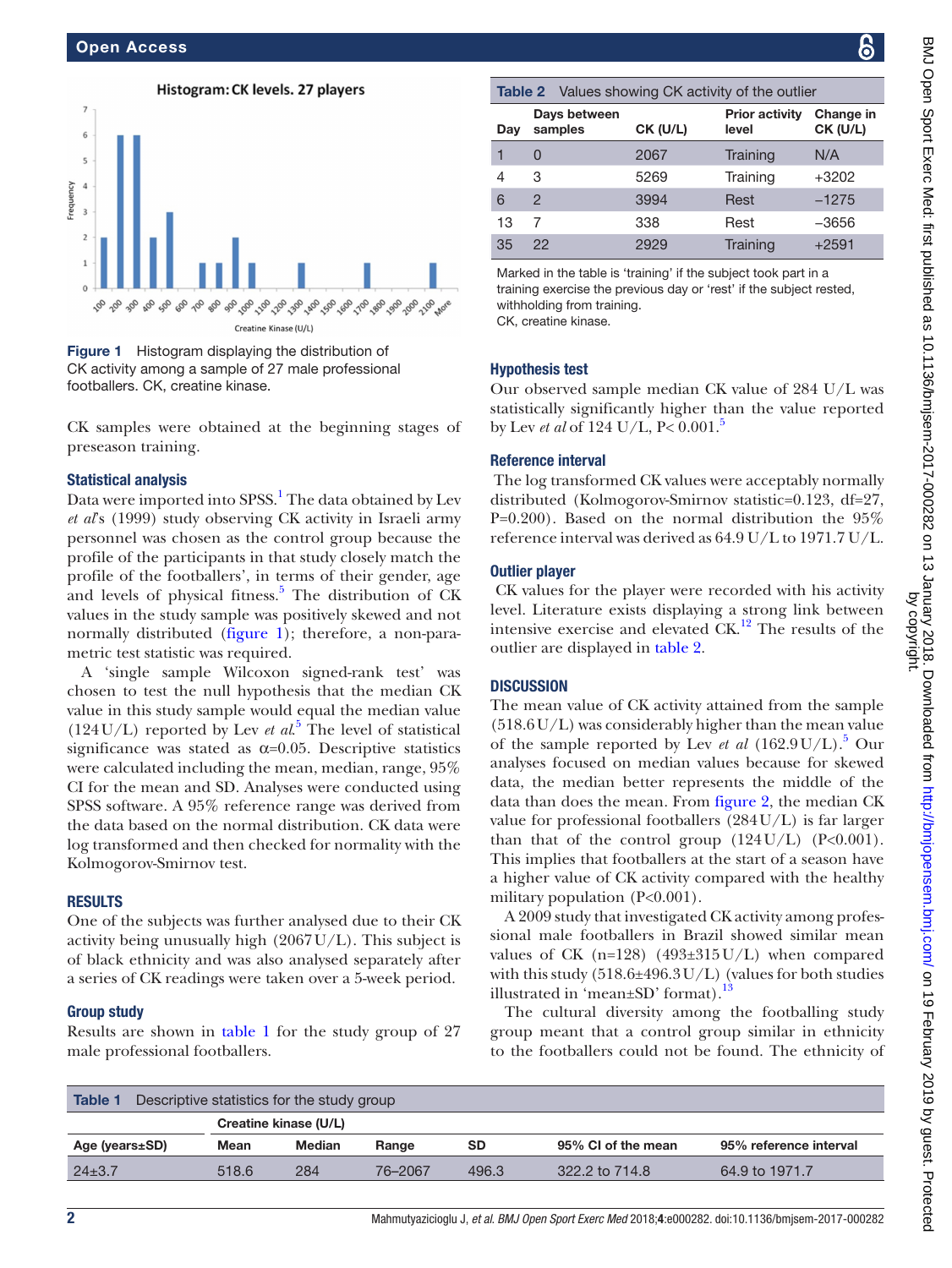**One-Sample Wilcoxon Signed-Rank Test** 



<span id="page-2-1"></span>Figure 2 Histogram displaying the results from a onesample Wilcoxon signed-rank test comparing CK activity of male professional footballers with a healthy control group. CK, creatine kinase.

the two subject groups therefore could be one of the reasons for the increased CK activity for the sample of footballers in comparison to the control group. Brewster *et al* confirmed that naturally higher levels of CK are found in the black population in comparison to individuals of either white or South Asian descent.<sup>7</sup> The footballing sample included an array of different ethnicities including those of a black ethnic background. This could imply that the footballing subgroup naturally on average hold higher levels of CK in comparison to the control group which is apparent in the results.

Although it can be universally accepted that exercise increases CK activity, $1312$  the difference in magnitude of change in CK across sports has led to a need for sport specific reference ranges.<sup>414</sup>

The range of CK for the study group  $(76–2067 \mathrm{U/L})$  is similar to that reported in a 2007 study which presented an analysis of the CK activity among a sample of 182 male footballers, which suggested a wide reference range of 83-1[4](#page-2-2)92 U/L.<sup>4</sup> Although the two studies appear to support each other's findings, the performance level of players in the 2007 study was not reported. Our reference interval of 64.9 U/L to 1971.7 U/L, derived to represent the middle 95% of CK values for professional footballers, is similar to the interval suggested by Mougios.<sup>4</sup>

The effects on the body caused by constantly elevated levels of CK are not yet fully understood.<sup>12</sup> Relationships between elevated CK and renal failure have been highlighted as a possible link implying that professional footballers may be inadvertently forcing an unsafe amount of strain onto their kidneys due to persistently elevated levels of  $CK<sup>15</sup>$  $CK<sup>15</sup>$  $CK<sup>15</sup>$  However, according to study, which gave a bench-to-bench overview of rhabdomyolysis, only CK elevations above 5000 U/L are a cause for concern for the development of renal failure.<sup>[11](#page-3-0)</sup> Only one outlying individual study exceeded the CK value of 5000 U/L in this study. The highest elevation of CK was found to be 5269 U/L. All medical examinations failed to explain this raised CK value.

The results suggest that whenever a rest period was taken by the outlier before a study sample was extracted, the subsequent CK value had substantially decreased.

Additionally, the longer the rest period was sustained (demonstrated as either 2 days or 7 days in this study), the greater reduction in CK activity occurred, showing that resting directly affects CK activity in the individual, and the amount that CK activity reduction is related to the duration of a rest period.

One limitation of this study is that the sample size (n=27) is relatively small. However, the study conducted by Lazarim *et al* supports this study's findings by offering an almost identical reference range, even though the sample size was much larger  $(n=128)$ .<sup>[13](#page-3-4)</sup>

Another limitation for this study is the difference in ethnicity between the study and control groups. All participants in the control group originated from Israel in Asia. The study group's ethnicities originated from either Europe (n=25) or from Africa (n=2). Brewster *et al* highlighted the variance in CK activity across different ethnic subgroups.<sup>[7](#page-3-5)</sup> Therefore, in future, a control group matching the ethnicities of the study group would increase the validity of the results found when comparing the two groups to one another.

#### **CONCLUSION**

CK activity amid the professional footballing population is at a significantly higher level to those of the compared healthy population. Our data suggest that current CK reference values for the 'normal population' do not accurately represent CK values among professional footballers. We propose that the 95% reference range for CK in professional footballers be 64.9 U/L to 1971.7 U/L.

Acknowledgements Cardiff City FC for allowing us to use their data.

Contributors JM, AC and LN: planning, conduction, reporting/analysis of the study. JN: reporting/analysis of the study.

Competing interests None declared.

Patient consent Detail has been removed from this case description/these case descriptions to ensure anonymity. The editors and reviewers have seen the detailed information available and are satisfied that the information backs up the case the authors are making.

Provenance and peer review Not commissioned; internally peer reviewed.

Open Access This is an Open Access article distributed in accordance with the Creative Commons Attribution Non Commercial (CC BY-NC 4.0) license, which permits others to distribute, remix, adapt, build upon this work non-commercially, and license their derivative works on different terms, provided the original work is properly cited and the use is non-commercial. See: [http://creativecommons.org/](http://creativecommons.org/licenses/by-nc/4.0/) [licenses/by-nc/4.0/](http://creativecommons.org/licenses/by-nc/4.0/)

© Article author(s) (or their employer(s) unless otherwise stated in the text of the article) 2018. All rights reserved. No commercial use is permitted unless otherwise expressly granted.

#### **REFERENCES**

- <span id="page-2-0"></span>1. Mougios V. *Exercise biochemistry*. Champaign, IL: Human Kinetics, 2006.
- 2. Wu F, Beard DA. Roles of the creatine kinase system and myoglobin in maintaining energetic state in the working heart. *[BMC Syst Biol](http://dx.doi.org/10.1186/1752-0509-3-22)* 2009;3:22.
- 3. Baird MF, Graham SM, Baker JS, *et al*. Creatine-kinase- and exercise-related muscle damage implications for muscle performance and recovery. *[J Nutr Metab](http://dx.doi.org/10.1155/2012/960363)* 2012;2012:1–13.
- <span id="page-2-2"></span>4. Mougios V. Reference intervals for serum creatine kinase in athletes. *[Br J Sports Med](http://dx.doi.org/10.1136/bjsm.2006.034041)* 2007;41:674–8.